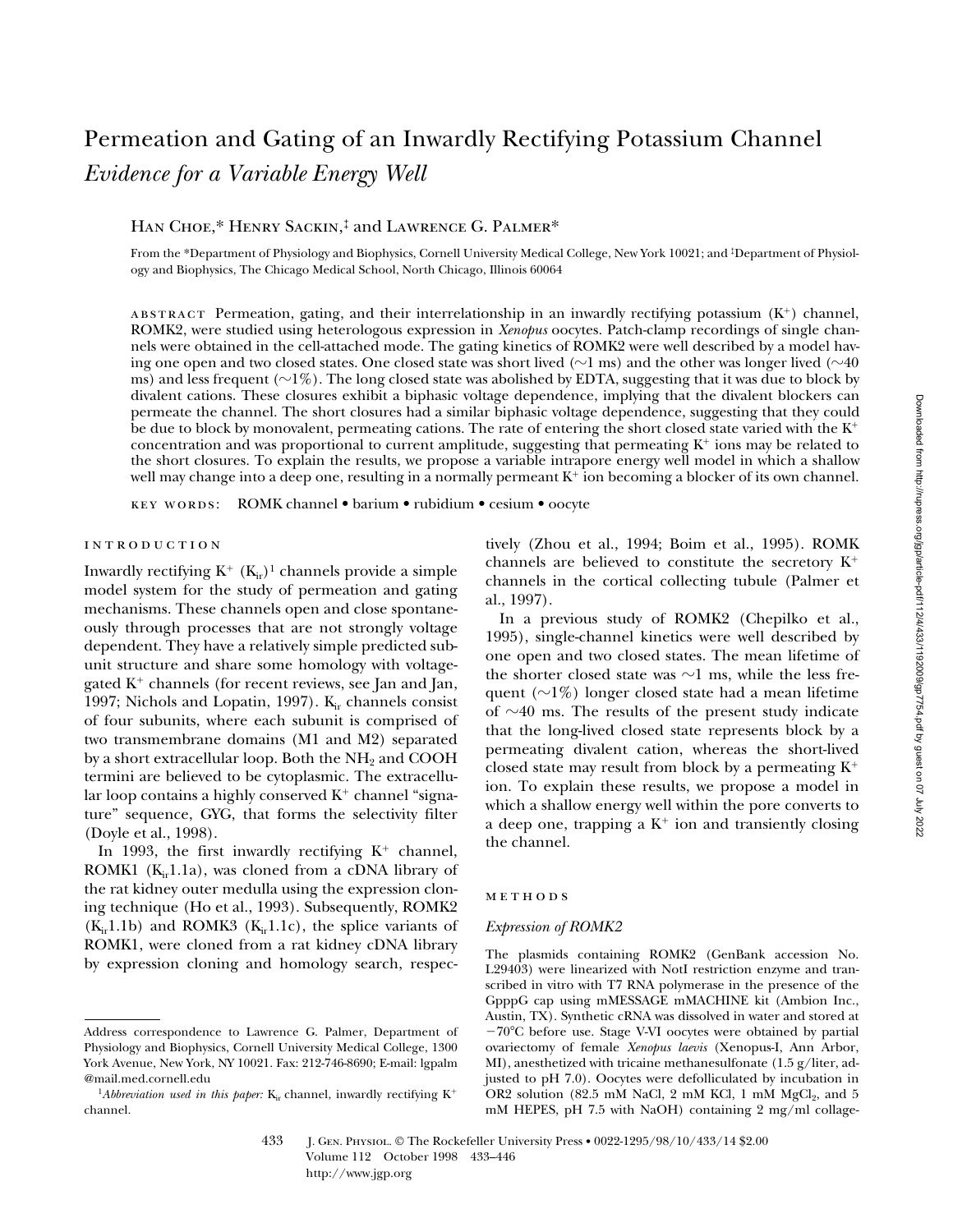nase type II and 2 mg/ml hyaluronidase type II (Sigma Chemical Co., St. Louis, MO) for 90 min, and another 90 min in a fresh enzyme solution at  $23^{\circ}$ C. Oocytes were injected with 0.5–1 ng cRNA and incubated at 19°C in  $2 \times$  diluted Leibovitz medium (Life Technologies, Inc., Grand Island, NY) for 1–4 d before measurements were made. For patch-clamp experiments, oocytes were subjected to a hypertonic shrinking solution containing 200 mM sucrose, thereby allowing the vitelline membrane to be easily removed.

#### *Electrophysiology*

The compositions of all the pipette and bath solutions are given in Table I. Patch-clamp pipettes were pulled from glass using a three-stage process and were coated with Sylgard. Pipette resistances were  $1-3$  M $\Omega$ . Currents were recorded with a patch-clamp amplifier (either an EPC-7; List Electronic, Darmstadt, Germany, or an 8900; Dagan Corp., Minneapolis, MN) and stored, unfiltered, on videotape. For off-line analysis, current records were replayed from videotape, filtered at 1 kHz, and sampled at 5 kHz, using an Atari-based data acquisition system (Instrutech Corp., Mineola, NY). Construction of open and closed time histograms and fitting with exponential distributions were carried using the TAC program (Sigworth and Sine, 1987).

## *Missed Event Correction*

To correct for missed events, we adopted the method of Blatz and Magleby (1986). With EDTA in the pipette solution, ROMK2 showed one open and one closed state. Without EDTA, there are two closed states. However, the second closed state is long enough  $(>20 \text{ ms})$  that it will not contribute to missed events. Eq. 16 of Blatz and Magleby (1986) was rearranged as:

$$
\tau_{obs(1)} = (L_1 + L_2) \cdot \exp\left(\frac{D}{L_2}\right) - L_2 - D,\tag{1}
$$

where  $\tau_{\rm obs(1)}$  is the decay time constant for the observed state (1) intervals,  $L_1$  is the true time constant of state  $(1)$ ,  $L_2$  is the true time constant of state (2), and *D* is the dead time (in our case, 0.16 ms for a filter frequency of 1 kHz). A similar expression is obtained for  $\tau_{obs(2)}$  by substituting state (2) for (1) and state (1)

TABLE I *The Compositions of the Bath and the Pipette Solutions (Millimolar)*

| Solution                 | KCl | CaCl <sub>9</sub> | MgCl <sub>2</sub> | <b>EDTA</b> | X                       | <b>HEPES</b> |
|--------------------------|-----|-------------------|-------------------|-------------|-------------------------|--------------|
| Bath                     | 110 | $\overline{2}$    | 1                 |             |                         | 5            |
| Control                  | 110 |                   |                   |             |                         | 5            |
| $110 K+$                 | 110 |                   |                   | 5           |                         | 5            |
| pH 6.4                   | 110 |                   |                   | 5           | pH 6.4                  | 5            |
| $10 \mathrm{Li}^+$       | 110 |                   |                   | 5           | LiCl 10                 | 5            |
| $10$ Na <sup>+</sup>     | 100 |                   |                   | 5           | NaCl 10                 | 5            |
| $1\text{ Cs}^+$          | 110 |                   |                   | 5           | CsCl <sub>1</sub>       | 5            |
| $0.1 \text{ Cs}^+$       | 110 |                   |                   | 5           | CsCl <sub>0.1</sub>     | 5            |
| $0.01 \text{ Cs}^+$      | 110 |                   |                   | 5           | $CsCl$ $0.01$           | 5            |
| $10 Rb+$                 | 110 |                   |                   | 5           | RbCl 10                 | 5            |
| $110 Rb+$                |     |                   |                   | 5           | <b>RbCl 110</b>         | 5            |
| $0.5 \text{ Ba}^{2+}$    | 110 |                   |                   |             | BaCl <sub>2</sub> 0.5   | 5            |
| $0.05$ Ba <sup>2+</sup>  | 110 |                   |                   |             | BaCl <sub>2</sub> 0.05  | 5            |
| $0.005$ Ba <sup>2+</sup> | 110 |                   |                   |             | BaCl <sub>2</sub> 0.005 | 5            |
| $500 K+$                 | 500 |                   |                   | 5           |                         | 5            |
| $10 K+$                  | 10  |                   |                   | 5           | <b>NMDG 100</b>         | 5            |
|                          |     |                   |                   |             |                         |              |

for (2). These two equations were used to solve for the true openand closed-time constants.

#### *Data Analysis*

The interaction of divalent blocking ions with the channel was analyzed using Woodhull's kinetic scheme (Woodhull, 1973) (Scheme I).

$$
X_{\text{out}} \xrightarrow{k_d} X \cdot \text{well} \xrightarrow{k_f} X_{\text{in}}
$$

(scheme i)

The blocking rate,  $k_{block}$ , is given by:

$$
k_{\text{block}} = [\mathbf{X}]_{\text{out}} \cdot k_{\text{d}} + [\mathbf{X}]_{\text{in}} \cdot k_{\text{-f}},\tag{2}
$$

where  $[X]_{out}$  and  $[X]_{in}$  are the external and internal concentrations of the blocker. The second term in the right hand side is small relative to the first when blockers are added only to the extracellular (pipette) solution or when there is a large negative voltage across the patch. Since the latter condition applied, we consider only blocking from outside. The rate of crossing the energy barrier,  $k_d$ , can be described by the Kramers' diffusion theory (Kramers, 1940). Therefore, the mean open time,  $\tau_{open}$ , is given by:

$$
\tau_{\text{open}} = \frac{1}{k_{\text{block}}} = \frac{1}{[X]_{\text{out}} \cdot v \cdot \exp\left(-\frac{\Delta U_1 + z \cdot e \cdot \delta_1 \cdot V}{k_B T}\right)},\tag{3}
$$

where  $\nu$  represents the Kramers' preexponential factor that depends on the friction felt by the ion and the angular frequencies of the energy minimum and maximum. Because these values are not known,  $\nu$  is assumed to be  $2.8 \times 10^8$  s<sup>-1</sup> as in the Ca<sup>2+</sup>-release channel (Chen et al., 1997).  $k_B$  is the Boltzmann constant, *T* the absolute temperature,  $\Delta U_1$  the voltage-independent component of the activation energy for the energy barrier,  $\delta_1$  the fractional electrical distance to the peak of the barrier, *z* the equivalent charge on the blocker, *e* the electronic charge, and V the applied voltage across the membrane (see Fig. 12).

To describe a hypothetical block by highly permeant cations such as  $K^+$ , it was necessary to modify Eq. 3 in two ways. First, the concentration of the putative blocking ion is replaced by an effective concentration factor, *A*. In the energy profile shown in Figs. 12 and 13, this corresponds to the occupancy of a site (*c*) separated from the outer solution and the inner pore by barriers *b* and *d*, respectively. An additional probability factor, *F*, is incorporated to indicate that a blocking event is not obligatory when the ion reaches the binding site, but occurs only a small fraction of the time. The rationale for these modifications is outlined in the DISCUSSION. Therefore,

$$
\tau_{\text{open}} = \frac{1}{k_{\text{block}}} = \frac{1}{A \cdot F \cdot v \cdot \exp\left(-\frac{\Delta U_1 + z \cdot e \cdot \delta_1 \cdot V}{k_{\text{B}} T}\right)}.
$$
(4)

The *F* value of  $(2.8 \times 10^5)^{-1}$  was used for K<sup>+</sup> block because there is a short closure for approximately every  $2.8 \times 10^5$  ions passing through the channel.

The unblocking rate,  $k_{\text{unblock}}$ , for  $Ba^{2+}$  block is given by:

$$
k_{\text{unblock}} = k_{-\text{d}} + k_{\text{f}}.\tag{5}
$$

Therefore, the mean closed time,  $\tau_{closed}$ , is given by:

434 *Permeation and Gating of ROMK2*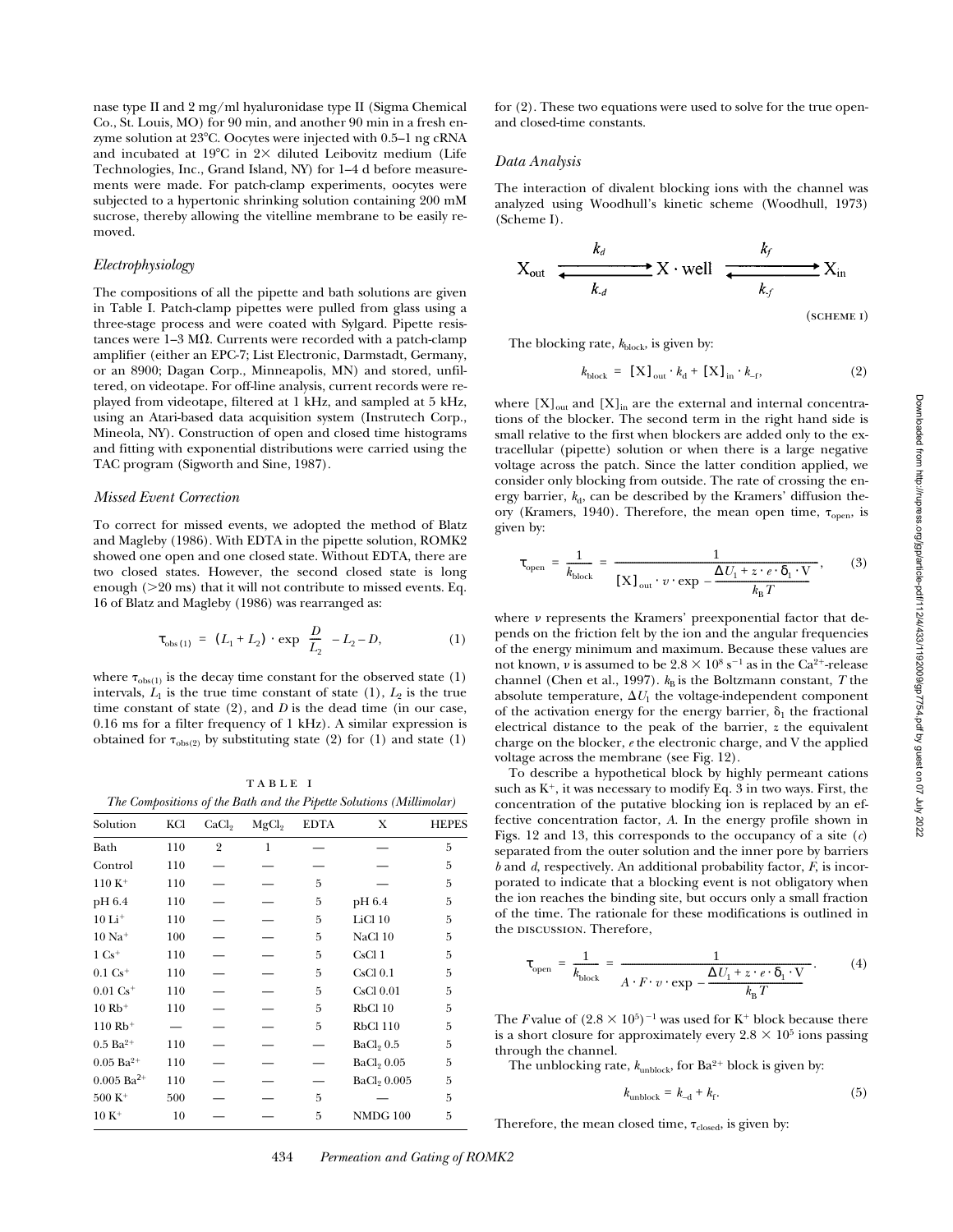$$
\tau_{\text{closed}} = \frac{1}{k_{\text{unblock}}} = \frac{1}{v \cdot \exp\left(-\frac{\Delta U_2 + z \cdot e \cdot \delta_2 \cdot V}{k_B T}\right) + v \cdot \exp\left(-\frac{\Delta U_3 + z \cdot e \cdot \delta_3 \cdot V}{k_B T}\right)}, \quad (6)
$$

where  $\Delta U_2$  and  $\Delta U_3$  represent voltage-independent components of the activation energies from the well to the left (outside) barrier and the right (inside) barrier, respectively.  $\delta_2$  and  $\delta_3$  represent the fractional electrical distances from the well to the left (outside) barrier and the right (inside) barrier, respectively (see Fig. 12).

For analysis of  $K^+$  block with different concentrations of external K<sup>+</sup>, the same equation was used except that  $\Delta U_3$  was allowed to vary with the  $K^+$  concentration. Our interpretation is that as the external  $K^+$  concentration increases, occupancy of the outer binding site (Fig. 12,  $c$ ) by  $K^+$  raises the energy of an ion in the energy well (*e*) through electrostatic repulsion, decreasing the height of the energy barrier for exit from the well.

When there are two closed states, the  $k_{\text{block}}$  of short and long closures are calculated as:

$$
k_{\text{block, short}} = \frac{F_{\text{short closed}}}{\tau_{\text{open}}} \tag{7}
$$

and

$$
k_{\text{block, long}} = \frac{1 - F_{\text{short closed}}}{\tau_{\text{open}}},\tag{8}
$$

where  $F_{\text{short closed}}$  represents the fraction of short closed events out of total closed events.

The effect of pipette  $Cs^+$  on the current–voltage relationship of ROMK2 channels was analyzed with the equation

$$
i(Cs, V) = \frac{i(0, V)}{1 + \frac{[Cs]}{K_i} \cdot \exp\left(-\frac{e \cdot \delta \cdot V}{k_B T}\right)},
$$
\n(9)

where  $i(Cs, V)$  and  $i(0, V)$  are the currents in the presence and absence of  $Cs^+$ .  $K_i$  is the inhibition constant when  $V = 0$ , and  $\delta$  is the electrical distance to the  $Cs^+$ -binding site.

Fitting data to equations was done with the solver program of Excel (Microsoft Corp., Redmond, WA).

#### **RESULTS**

## *ROMK2 Has One Open and Two Closed States*

ROMK2 channels were expressed by injecting cRNA into *Xenopus* oocytes, and patch-clamp recordings of single channels were obtained in the cell-attached mode. The kinetics in the cell-free inside-out mode were similar (Choe et al., 1997), but were not studied in detail because the channels were less stable in this configuration. Both pipette and bath solutions contained 110 mM KCl. Fig. 1 *A* shows typical single channel current traces under the control solution condition. Consistent with previous studies (Chepilko et al., 1995; Zhou et al., 1996; Choe et al., 1997; Palmer et al., 1997), the channel openings were interrupted by both long and short closures.



Figure 1. ROMK2 has two closed and one open states. (*A*) Single-channel K1 currents in a cell-attached patch from a *Xenopus* oocyte expressing ROMK2. Pipette solution contained the control solution. High bath  $K^+$  (110 mM) depolarized oocytes, and the voltage at the left of each record is the negative of the applied pipette potential and is presumed to approximate the potential difference across the patch (oocyte relative to pipette). Upward deflections from the closed state (*dashed line*) correspond to inward K<sup>+</sup> current. The long closures at  $-120$  mV appear to be longer than those at  $-80$  and  $-200$  mV. (*B*) Histogram of closed times at  $-100$ mV. The histogram is fit with two exponential distributions with time constants of 1.4 and 47 ms. 99% of closures are accounted for by the short time constant. (*C*) Histogram of open times at  $-100$ mV. The histogram is fit with one exponential distribution with a time constant of 17 ms.

The closed-time histograms confirmed this observation (Fig. 1 *B*), as the histograms were fit well with two discrete exponential distributions. The averages of the best fit values of the mean closed times at  $-100$  mV were  $1.5 \pm 0.1$  and  $71 \pm 8$  ms ( $n = 3$ ), where the short closed events accounted for 99% of the closed events. Qualitatively similar results were obtained at all tested voltages  $(-20 \text{ to } -300 \text{ mV})$ .

In Fig. 1 *C*, an open-time histogram at  $-100$  mV was well fit with a single exponential distribution, suggesting one open state, consistent with previous studies. The average of the best-fit values of the mean open time after correction for missed events was  $14.1 \pm 1.0$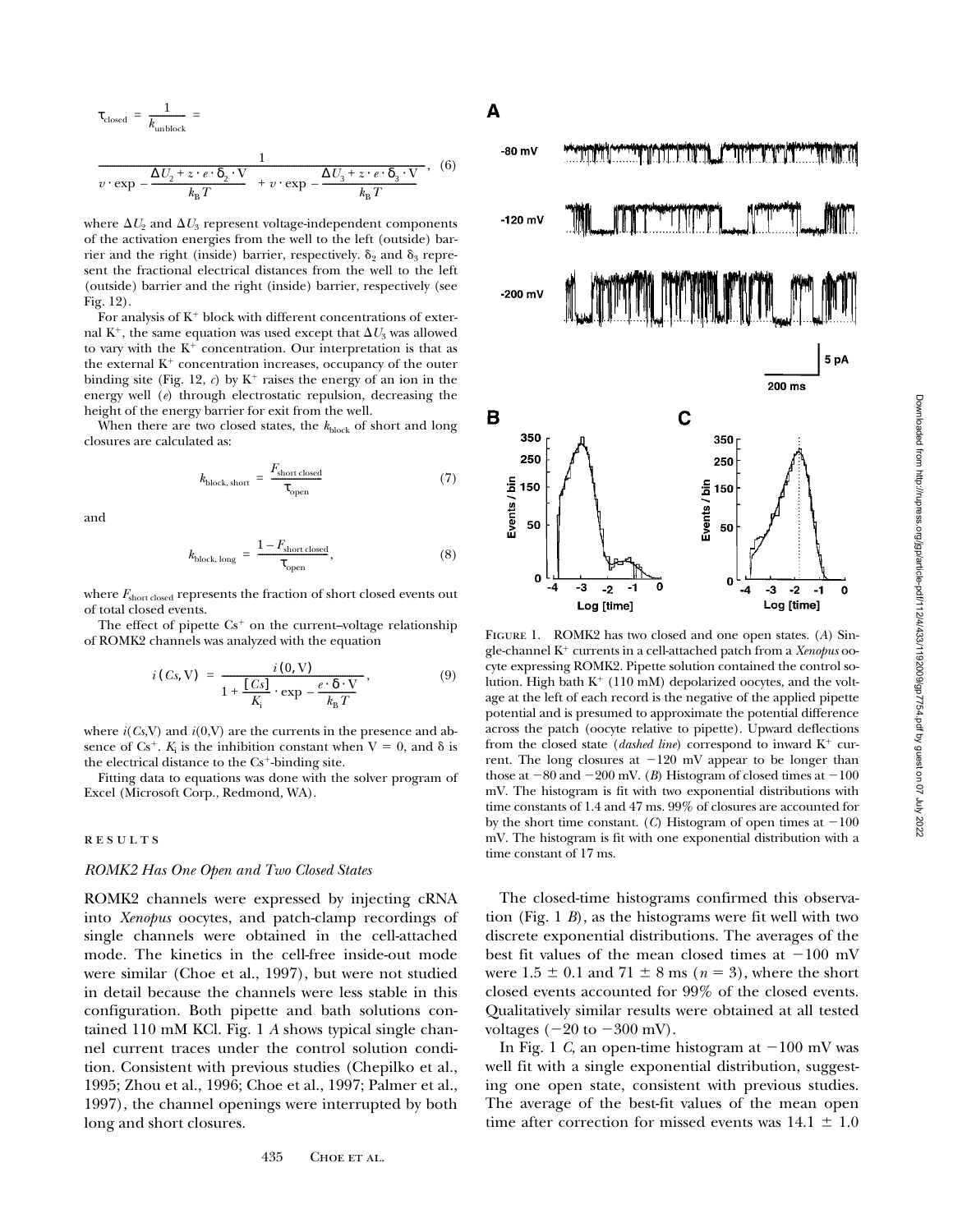ms ( $n = 3$ ) at  $-100$  mV. The open-time histograms at all tested voltages  $(-20 \text{ to } -300 \text{ mV})$  were well described with single-exponential distributions (data not shown).

## *Two Closed States Have Biphasic Voltage Dependence*

The mean closed times of ROMK2 exhibit a biphasic voltage dependence (Fig. 2 *A*). As the membrane potential was made more negative, both the short and long closed times increased, reaching maxima at  $-100$ and  $-120$  mV, respectively, and then decreased. The voltage dependence of long closed times was steeper than that of short closed times (Fig. 2 *A*). In contrast, the mean open time,  $\tau_{\text{open}}$ , of ROMK2 showed a monotonic voltage dependence, increasing as the potential becomes more positive (Fig. 2 *B*).

## *The Long Closed State*

A similarity in the lifetime of  $Ba^{2+}$  block and the long closed time of ROMK2 (in the nominal absence of divalent cations) warranted further investigation of divalent ion block (Zhou et al., 1996). We began by adding different concentrations of  $Ba^{2+}$  to the pipette solution (Fig.  $3 A$ ). Ba<sup>2+</sup> increased the number of long closures,



FIGURE 2. Voltage dependence of mean closed and open time. (*A*) Closed times. The smooth lines are fitted lines with Eq. 6. The best-fit values for the long closed state are  $\Delta U_2 = 15 \text{ kgT}, \delta_2 =$  $-0.30$ ,  $\Delta U_3 = 20 \text{ k}_{\text{B}}$ T, and  $\delta_3 = 0.26$  (*top line*). The best-fit values for the short closed state are  $\Delta U_2 = 12 \text{ k}_{\text{B}} \text{T}$ ,  $\delta_2 = -0.33$ ,  $\Delta U_3 = 15$  $k_{\text{B}}$ T, and  $\delta_3 = 0.33$  (*bottom line*). Data represent means  $\pm$  SEM for five to eight experiments. (*B*) Open times. The line is fitted with Eq. 4. The best fit values were  $\Delta U_1 = 3 \text{ k}_{\text{B}}$ T and  $\delta_1 = 0.24$ . The value of *A* was set to 0.90 based on the result of Fig. 10 *C*. Data represent means  $\pm$  SEM for five to eight experiments.



FIGURE 3.  $Ba^{2+}$  increases the number of long closures. (A) Single-channel K<sup>+</sup> currents with 0.5, 0.05, and 0.005 mM  $Ba^{2+}$  in the pipette. The voltage was  $-60$  mV in each case. (*B*) Histogram of closed times with 0.05 mM Ba<sup>2+</sup> at  $-60$  mV. The line represents the best fit with two exponential distributions with time constants of 0.9 ms (31% of closures) and 31.5 ms (69% of closures). (*C*) Histogram of open times with 0.05 mM Ba<sup>2+</sup> at  $-60$  mV. The line represents the best fit with one exponential with a time constant of 5.4 ms. (*D*) Blocking rates,  $k_{block}$ , and unblocking rates,  $k_{unblock}$ , as a function of Ba<sup>2+</sup> concentration at  $-60$  mV.  $k_{block}$  was calculated with Eq. 8. The line for the  $k_{block}$  is the best fit with the function,  $k_{block} = A \cdot [Ba^{2+}]_{\text{o}}$ , where *A* is  $1.94 \cdot 10^6$  s<sup>-1</sup> M<sup>-1</sup>.  $k_{unblock}$  was obtained from the inverse of long closed time. The line for the  $k_{\text{unblock}}$ represents the mean value of  $29 s^{-1}$ . Data are from four, four, and six experiments with 0.5, 0.05, and 0.005 mM Ba<sup>2+</sup>, respectively.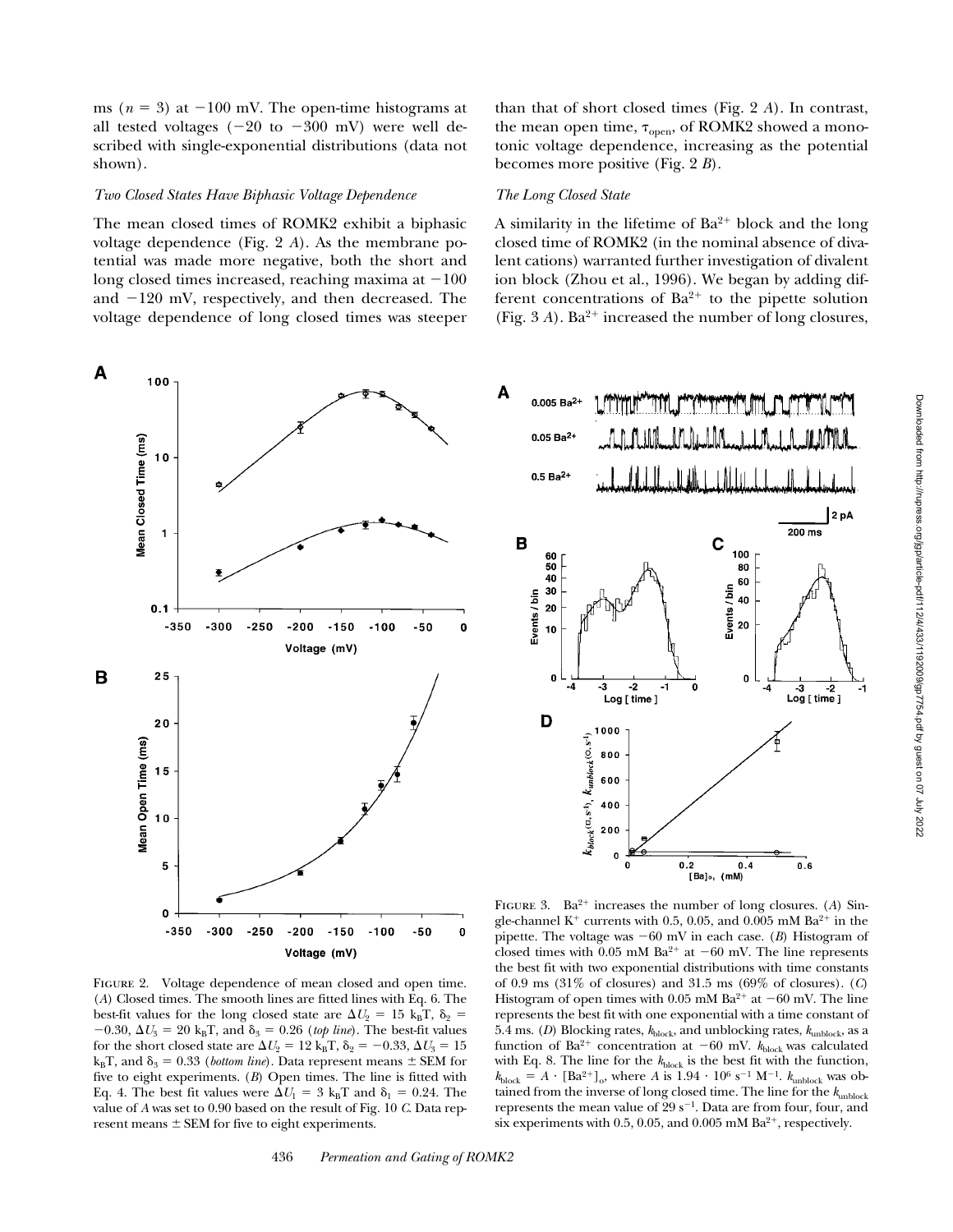but the closed-time histograms were still well described by two exponentials (Fig. 3 *B*). The longer of these two closed states was similar in duration but more frequent than the long closed states observed without addition of  $Ba^{2+}$ . The open-time histogram was fit with a single exponential (Fig. 3 *C*).

The pattern of the  $Ba^{2+}$ -induced closures was consistent with a bimolecular block (Fig. 3 *D*), where  $k_{\text{block}}$  is proportional to [Ba<sup>2+</sup>], and  $k_{\text{unblock}}$  is independent of [Ba<sup>2+</sup>]. The  $k_{block}$  with 0.005 mM Ba<sup>2+</sup> at -60 mV was  $17 s^{-1}$ , which is much larger than the value of 0.3 s<sup>-1</sup> obtained with control solution, indicating that most of



437 CHOE ET AL.

the long closures were due to  $Ba^{2+}$  block even at the lowest concentration used.

Fig. 4 *A* shows current traces of ROMK2 at different voltages with  $0.005$  mM Ba<sup>2+</sup>. Histograms of closed and open times were fit well with two exponentials (Fig. 4 *B*) and a single exponential (Fig. 4 *C*), respectively. The on rate for  $Ba^{2+}$  block was monotonically increased by hyperpolarization with an exponential voltage dependence (Fig. 4  $D$ ). The Ba<sup>2+</sup>-induced closed times showed a biphasic voltage dependence (Fig. 4 *E*).

The similarities in the biphasic voltage dependence of the long closures seen under control conditions and

> FIGURE 4. Ba<sup>2+</sup> shows biphasic voltage-dependent off rates. (*A*) Single-channel  $K^+$  currents with  $0.005$  mM Ba<sup>2+</sup> solution in the pipette. There are more long closures compared with those with control solution as shown in Fig. 1 *A*. The durations of long closures at  $-120$  mV appear to be longer than those at  $-60$  and  $-200$  mV. (*B*) Histogram of closed times with  $0.005$  mM  $Ba^{2+}$ at  $-100$  mV. The line represents the best fit with two exponential distributions with time constants of 1.0 ms (63% of closures) and 49.8 ms (37% of closures). (*C*) Histogram of open times with 0.005 mM Ba<sup>2+</sup> at  $-100$  mV. The line represents the best fit with one exponential with a time constant of 8.5 ms. (*D*) Blocking rates of  $Ba^{2+}$  as a function of voltage. Eq. 3 was used to fit the data. The best-fit values were  $\Delta U_1 = 6$  $k_BT$  and  $\delta_1 = 0.40$ . Data represent means  $\pm$  SEM for three to six experiments. (*E*) Mean dwell time of long closures as a function of voltage. The data were fit with Eq. 6 (*solid line*). The values of the best fit were  $\Delta U_2 = 15 \text{ k}_{\text{B}}\text{T}$ ,  $\delta_2 = -0.24, \Delta U_3 = 21 \text{ kgT}$ , and  $\delta_3$  $= 0.28.$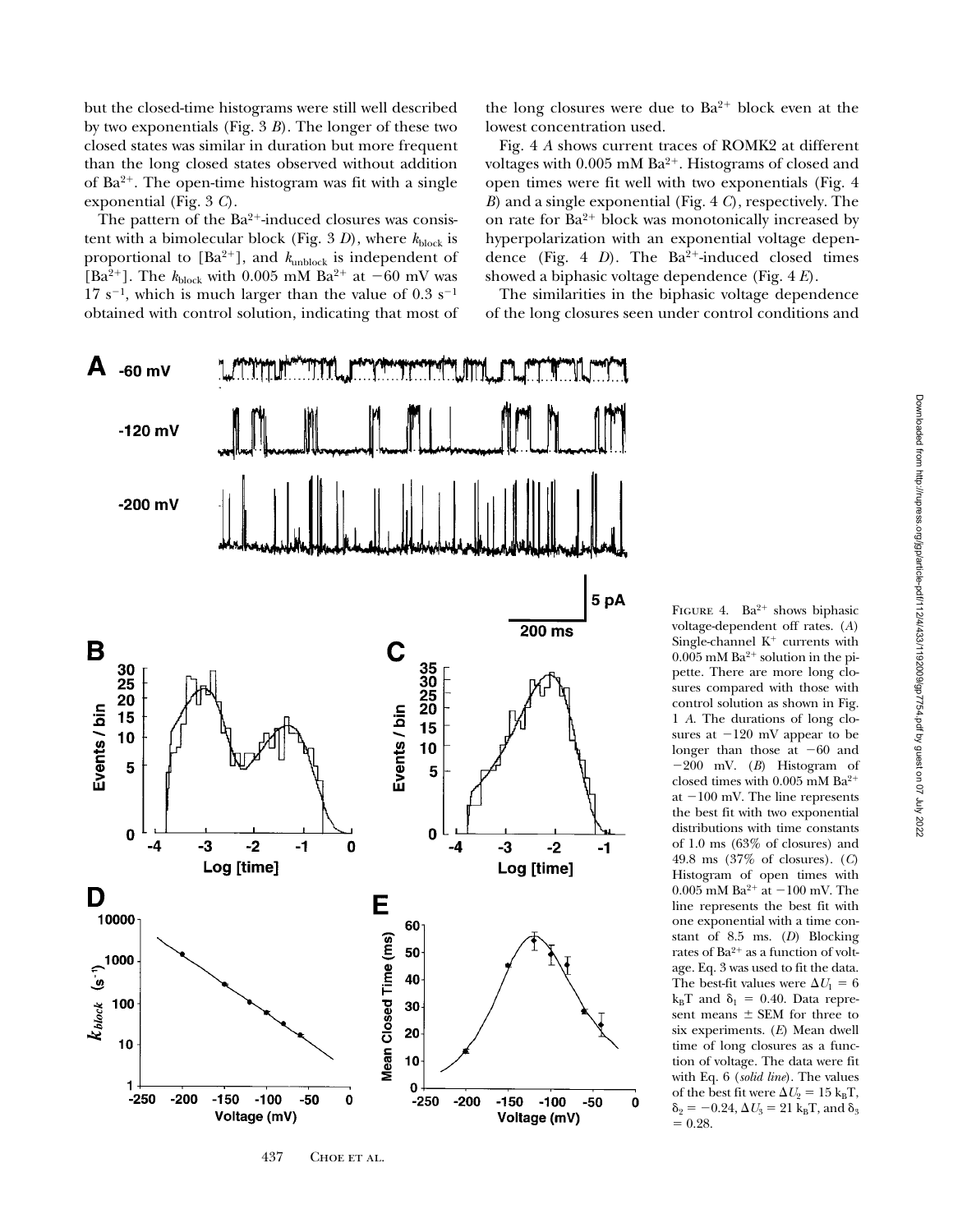those of  $Ba^{2+}$  block suggested that the former might also represent block by a divalent cation. To test this idea, we added 5 mM EDTA to the pipette solution. Under these conditions, long closed events were rarely seen (Fig. 5 *A*). Histograms of closed (Fig. 5 *B*) and open (Fig. 5  $C$ ) times at  $-100$  mV could be well described by a single exponential distribution. The average time constants were  $1.0 \pm 0.1$  ms for the closed time and 13.4  $\pm$  2.0 ms for the open time ( $n = 6$ ) at  $-100$  mV. These values are similar to those obtained in the absence of EDTA, indicating that the main effect of the chelator was on the long closed times. Histograms at all voltages studied  $(-40 \text{ to } -200 \text{ mV})$  could be fit with single exponential distributions. The short closed and open times were biphasic and monotonic functions of voltage, respectively (Fig. 6, *A* and *B*).

These results are consistent with the idea that divalent cations that contaminate the water supply or the reagent-grade chemicals used for the solutions induce the long closed state. It is likely that  $Ba^{2+}$  itself is the main blocker since the long closures also disappeared



in the presence of  $SO_4^{2-}$ , which forms an insoluble complex with  $Ba^{2+}$  (data not shown). Contaminant  $Ba^{2+}$  ion has been shown to affect the gating of  $Ca^{2+}$ dependent K<sup>+</sup> channel (h*slo*) (Diaz et al., 1996).

# *The Short Closed State Represents Block by a Permeating K*1 *Ion*

Since both the long and short closed times have biphasic voltage dependence and the long closed state seems to represent block by divalent cation(s), we suspected that the short closures might also be a blocked state.



FIGURE 5. EDTA eliminates long closures. (A) Single channel K<sup>+</sup> currents with 5 mM EDTA in the  $110 K<sup>+</sup>$  solution. The long closures were rarely seen. (*B*) Closed-time histogram at  $-80$  mV. The histogram was fit well with one exponential distribution with a time constant of 1.0 ms. (*C*) Open-time histogram at  $-80$  mV. The histogram was fit well with one exponential distribution with a time constant of 17 ms.

Figure 6. Voltage dependence of mean closed and open time with EDTA. (*A*) Closed times. The lines are fit with Eq. 6. The bestfit values were  $\Delta U_2 = 12 \text{ k}_B \text{T}$ ,  $\delta_2 = -0.24$ ,  $\Delta U_3 = 15 \text{ k}_B \text{T}$ , and  $\delta_3 =$ 0.42. Data represent means  $\pm$  SEM for three to six experiments except  $-40$  mV ( $n = 1$ ). (*B*) Open times. The line is obtained from Eq. 4. The best-fit values are  $\Delta U_1 = 3.3 \text{ k}_B \text{T}$  and  $\delta_1 = 0.20$ . The value of *A* was set to 0.90 based on the result of Fig. 10 *C*. Data are from the same experiments as in *A*.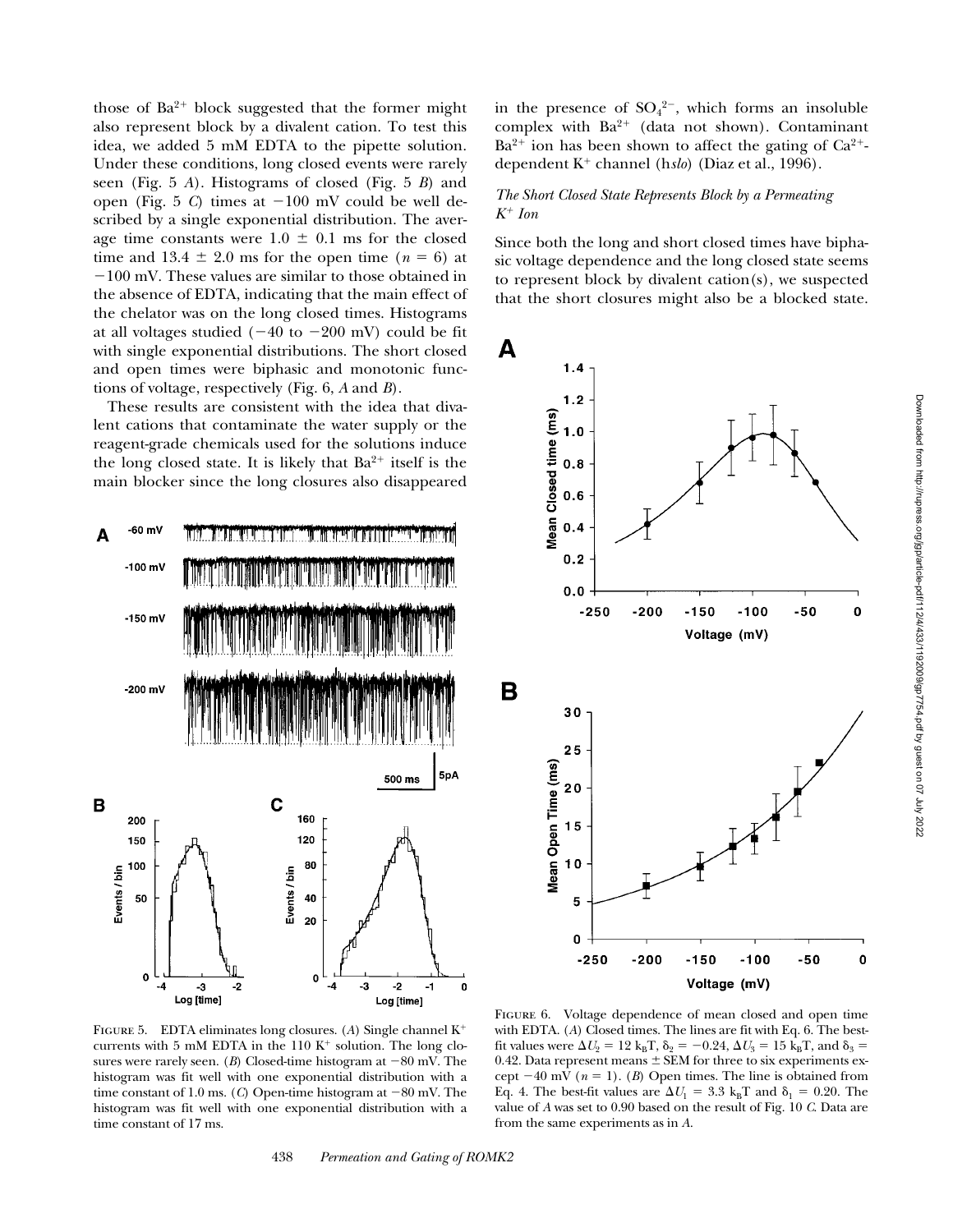

FIGURE 7. 10 mM  $Rb^+$  + 110 mM K<sup>+</sup> solution in the pipette. (*A*) Closed-time histogram at  $-100$  mV. A single exponential did not adequately describe the histogram. (*B*) A good fit to the data in *A* was obtained with two exponential distributions with time constants of 0.3 ms (74%) and 1.9 ms (26%). (*C*) Voltage dependence of longer short closed times. The values of the best fit obtained with Eq. 6 were  $\Delta U_2 = 13 \text{ k}_{\text{B}} \text{T}$ ,  $\delta_2 = -0.10$ ,  $\Delta U_3 = 16 \text{ k}_{\text{B}} \text{T}$ , and  $\delta_3 =$ 0.18. Data from three experiments. (*D*) Voltage dependence of shorter short closed times. The values of the best fit obtained with Eq. 6 were  $\Delta U_2 = 10 \text{ k}_B \text{T}$ ,  $\delta_2 = -0.15$ , and  $\Delta U_3 = 16 \text{ k}_B \text{T}$ .  $\delta_3$  was set to be 0.2. Data from three experiments.

The voltage dependence of the short closed time is less steep than that of the long closed time, which suggests that the short closed events could result from block by monovalent, rather than divalent, cation(s).

If the putative blocker is a contaminant monovalent cation, then the affinity for the blocking agent must be high because the concentration of the contaminant would be small and the blocking rate is fast. Therefore, if a particular monovalent cation were the blocking ion, addition of 10 mM concentration of that cation to the pipette solution should have a large effect on gating.

We considered as candidate blockers the nine monovalent monatomic cations in nature,  $H^+$ , Na<sup>+</sup>,  $Li^+, K^+, Rb^+, Cs^+, Fr^+, Ag^+, and Tl^+. Ag^+ and Tl^+, how$ ever, are unlikely to be the putative blockers because they are poorly soluble in Cl<sup>-</sup>-containing solutions and substitution of  $NO<sub>3</sub><sup>-</sup>$  for Cl<sup>-</sup> did not affect ROMK2 kinetics (Chepilko et al., 1995).  $Fr^+$  exists only as an unstable isotope. We tested the effects of  $H^+$ , Na<sup>+</sup>, Rb<sup>+</sup>, and  $Cs<sup>+</sup>$  ions on the gating of ROMK2. Adding either  $H^+$  (pH 6.4), Na<sup>+</sup> (10 mM), or Li<sup>+</sup> (10 mM) to the pipette solution had minimal effects on the gating kinetics (data not shown).

With a mixture of  $Rb$ <sup>+</sup> (10 mM) and K<sup>+</sup> (110 mM) in the pipette solution, the closed-time histograms required two exponential distributions even in the presence of EDTA (Fig. 7, *A* and *B*); the time constants were  $0.4 \pm 0.04$  and  $2.1 \pm 0.25$  ms at  $-100$  mV ( $n = 3$ ). The longer closed time showed a biphasic voltage dependence (Fig. 7 *C*), but the shorter one had a monotonic voltage dependence up to  $-200$  mV (Fig. 7 *D*). We hypothesized that the closed state with biphasic voltage dependence results from  $K^+$  ion block, whereas the other closed state represents block by  $Rb^+$ . To test this idea, we investigated the kinetics with  $110 \text{ mM}$  Rb<sup>+</sup>



FIGURE 8. Effect of  $Rb^+$  only  $(110$  Rb<sup>+</sup>) solution in the pipette. (*A*) Closed-time histogram at  $-100$  mV. The histogram was well described by one exponential distribution with a time constant of 0.65 ms. (*B*) Voltage dependence of closed times. The values of the best fit obtained with Eq. 9 were  $\Delta U_2$  = 11 k<sub>B</sub>T,  $\delta_2 = -0.15$ , and  $\Delta U_3 =$ 17  $k_BT$ .  $\delta_3$  was set to be 0.2. Individual data from two experiments are shown.

439 CHOE ET AL.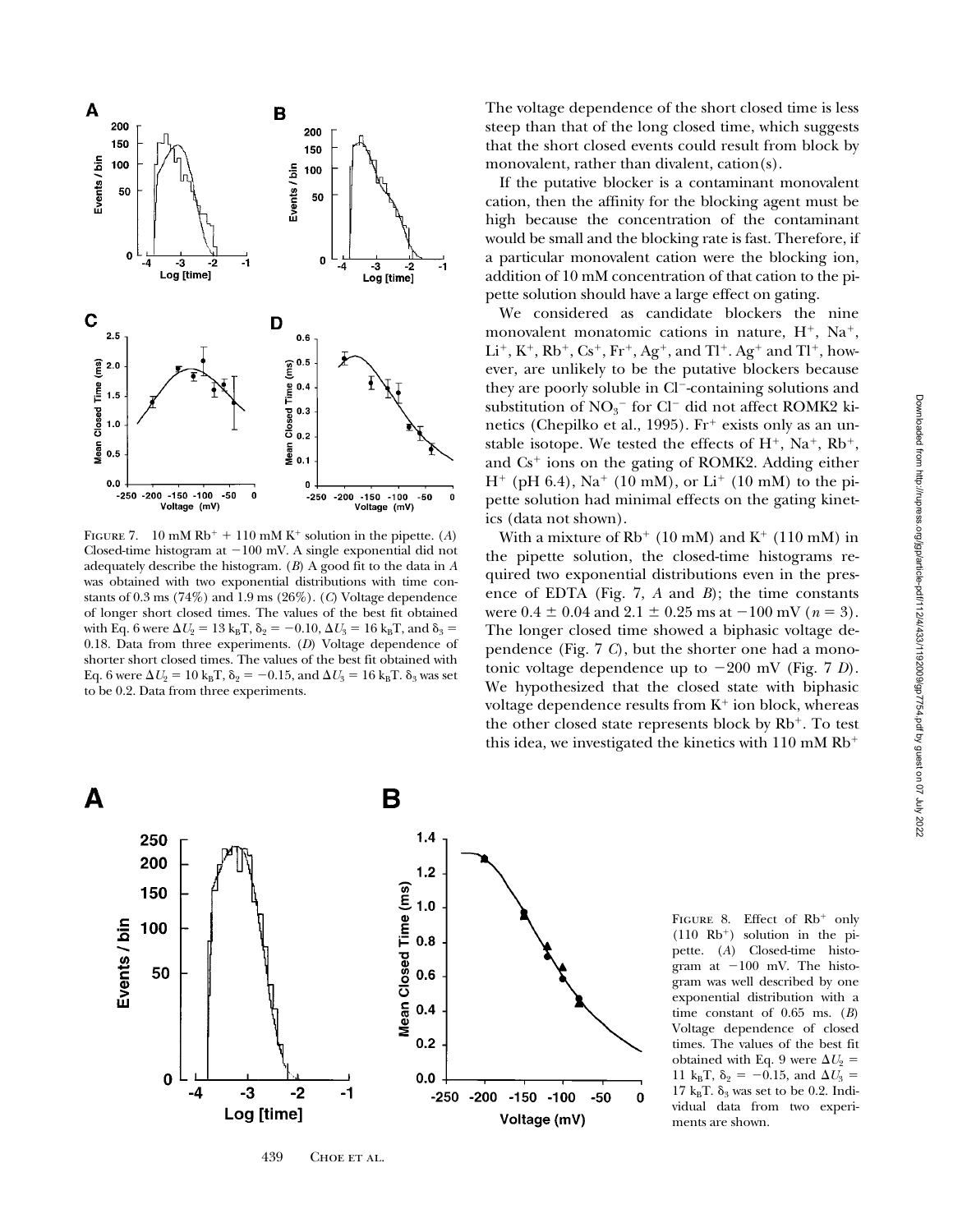alone in the pipette solution. Under these conditions, the closed times could be fit to a single exponential (Fig. 8 *A*) with monotonic voltage dependence up to  $-200$  mV (Fig. 8 *B*). Therefore, the monotonic voltagedependent closed state seen with the  $K^+$ –Rb<sup>+</sup> mixture can be attributed to  $Rb<sup>+</sup>$  interaction with the channel. In fact, the apparent monotonic voltage dependence may actually be a biphasic voltage dependence with the maximum shifted to a hyperpolarized voltage beyond our range of measurement rather than a fundamental difference between the mechanisms involving  $Rb^+$  and  $K^+$ . Since the  $Rb^+$  kinetics are distinguishable from those of the  $K^+$ ,  $Rb^+$  cannot be the putative contaminant ion in the  $K^+$  solution. However, these results provide further evidence that ROMK2 gating is affected by the permeating ions.

When  $Cs^+$  (1 mM) was added to the pipette solution, both the conductance and the kinetics were altered (Fig. 9 *A*). At low voltage, the effects were small; however, at hyperpolarizing voltages the mean open times with  $Cs^+$  were larger than what was seen with  $K^+$  alone (except at  $-150$  mV) (Fig. 9 *B*). If Cs<sup>+</sup> were responsible for the short closed state, the mean open times should decrease under these conditions.  $Cs<sup>+</sup>$  can therefore be ruled out as a cause of the short closures. We also noticed that, at hyperpolarizing voltages with  $Cs^+$  in the



440 *Permeation and Gating of ROMK2*

FIGURE 9. The effect of  $Cs^+$  on the mean open time and single channel current. (*A*) Currents with  $1 \text{ mM } Cs^+$  solution in the pipette. (*B*) Voltage dependence of mean open time. Data from four to five experiments. (*C*) Voltage dependence of single channel current. The line is the best fit with Eq. 10 to the data from  $-20$  to  $-120$  mV. Best fit values were  $K_i = 16.4$  mM and  $\delta$  $= 0.60$ . Data from four to five experiments.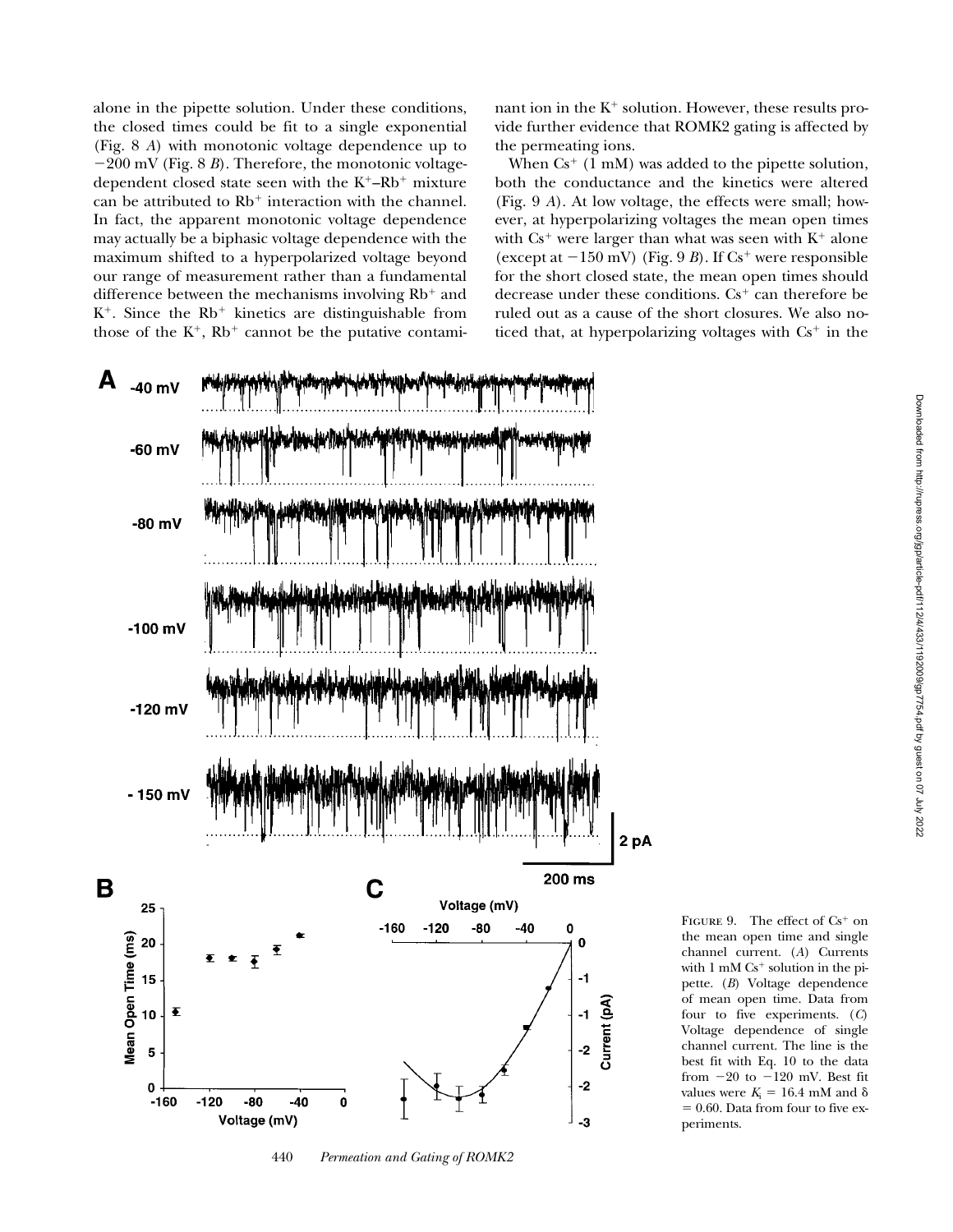pipette solution, the single-channel currents were smaller than those with  $K^+$  alone (Fig. 9 *C*), suggesting that  $Cs^+$  might be a fast blocker.

The above experiments left  $K^+$  itself as the leading candidate for the blocking ion producing the short closures. We tested this idea by examining the effects of a high (500 mM) and a low (10 mM) concentration of  $K^+$  in the pipette solution (Fig. 10 *A*). In the low  $K^+$  solution, 100 mM  $K^+$  was replaced by an equimolar amount of *N*-methyl-p-glucamine (NMDG<sup>+</sup>). In all cases, the closed-time histograms were fit well with single-exponential distributions (data not shown). Increasing external  $K^+$  concentration shortened the mean open times at all voltages (Fig. 10 *B*). These re-

A  $10 K<sup>+</sup>$ 110 K<sup>+</sup> 500 K<sup>+</sup> 2 pA  $20<sub>ms</sub>$ B C 40  $2.5$ 35  $\overline{\mathbf{c}}$ Mean Closed Time (ms)  $1.5$ 1  $0.5$ 5  $\mathbf 0$  $\mathbf 0$  $-220 -180 -140 -100$  $-60$  $-20$  $-220$  $-180$  $-140 - 100$  $-60$  $-20$ Voltage (mV) Voltage (mV)

441 CHOE ET AL.

sults support the idea that permeating  $K^+$  ions may induce closure of the pore under some conditions.

As indicated in Fig. 10  $C$ , higher  $K^+$  concentrations were also associated with shorter mean closed times, particularly at hyperpolarizing voltages. In all cases, the mean closed times showed a biphasic voltage dependence, but higher levels of  $K^+$  shifted the maxima toward more positive potentials. These results suggest that external  $K^+$  can decrease the stability of the closed state by repelling a blocking ion (in this case  $K^+$  itself) from its site within the pore.

When the rates of entering the short closed state (ordinate of Fig. 11) were plotted as a function of voltage for a variety of conditions, the scatter in the data sug-

> FIGURE 10. Effect of  $K^+$  concentration on the gating of ROMK2. ( $A$ ) Single channel  $K^+$  currents with 10, 110, and 500  $K^+$  solutions in the pipette.  $V = -120$ mV. (*B*) Mean open times with 10 ( $\blacksquare$ ), 110 ( $\spadesuit$ ), and 500 ( $\spadesuit$ ) K<sup>+</sup> solutions in the pipette plotted as functions of voltage. The data were fit with Eq. 4. The best fit values were  $\Delta U_1 = 3.4 \text{ k}_{\text{B}} \text{T}$  and  $\delta_1$  $= 0.20$ . The values of A for 500, 110, and 10 K<sup>+</sup> were 1.37, 0.90, and 0.42, respectively. Data points represent  $3$  (500 K<sup>+</sup>), 3  $(10 K<sup>+</sup>)$ , and 5–13  $(110 K<sup>+</sup>)$  experiments. (*C*) Mean closed times with 10  $(\blacksquare)$ , 110  $(\blacksquare)$ , and 500 ( $\blacktriangle$ ) K<sup>+</sup> in the pipette plotted as functions of voltage. The 110  $K^+$  data contain data from experiments with  $110 K^{+}$ ,  $1 Cs^{+}$ ,  $0.1$  $Cs^+$ , 0.01  $Cs^+$ , 10  $Na^+$ , and 10  $Li^+$ solution. The data were fit simultaneously with Eq. 6. The best fit values are  $\Delta U_2 = 12 \text{ k}_B \text{T}, \delta_2 =$  $-0.24$ , and  $\delta_3 = 0.42$ . The values of  $\Delta U_3$  are 14, 15, and 18 k<sub>B</sub>T for 500, 110, and 10  $K^+$ , respectively. Data points represent 3 (500  $K^+$ ), 3 (10  $K^+$ ), and 5-13 (110  $K^+$ ) experiments.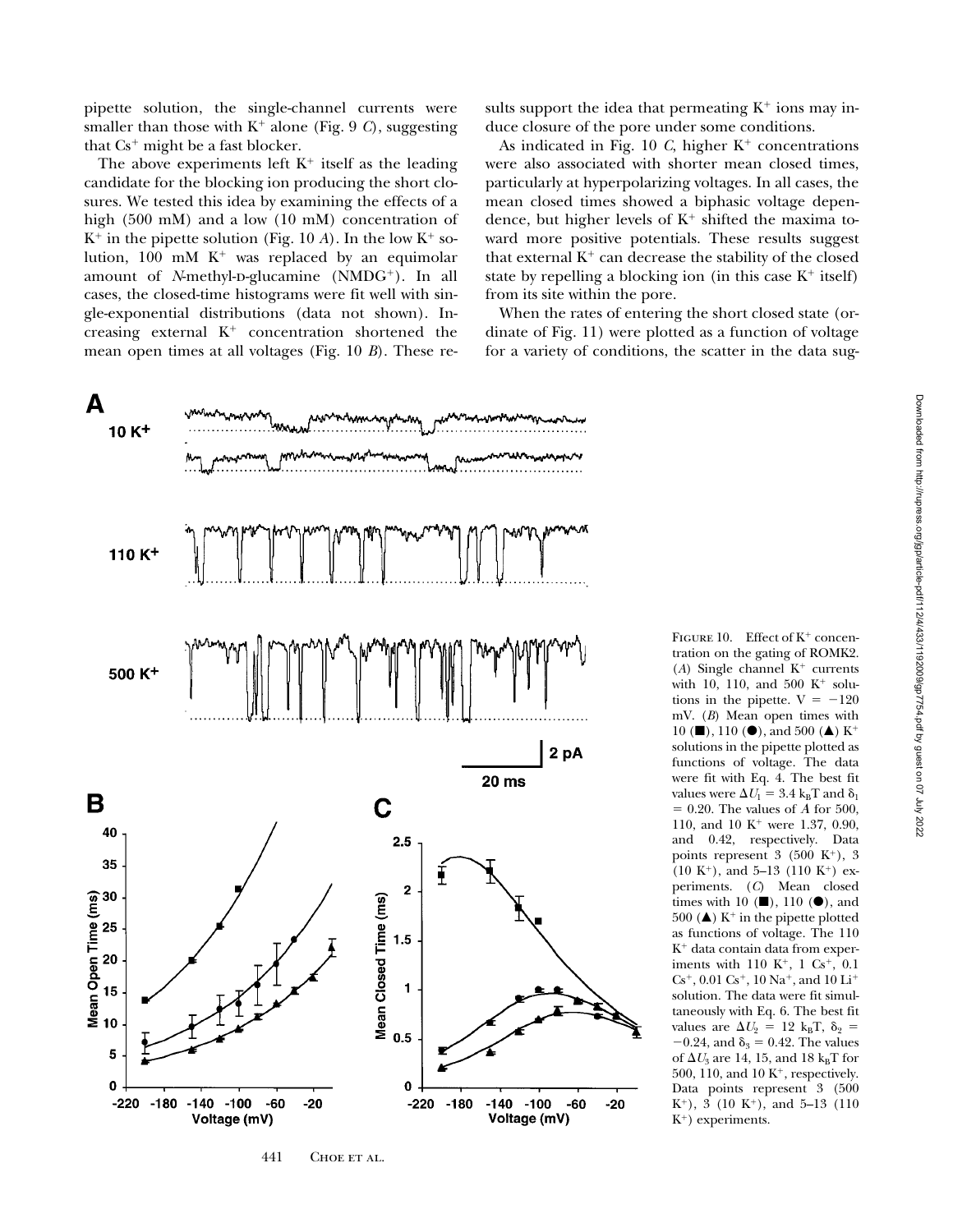

FIGURE 11. Rate of entering the short closed state as functions of voltage (*A*) and current amplitude (*B*). Symbols are 110 K<sup>+</sup> ( $\blacklozenge$ ), 500 K<sup>+</sup> ( $\square$ ), 10 K<sup>+</sup> ( $\blacktriangle$ ), 1 Cs<sup>+</sup> ( $\square$ ), 0.1 Cs<sup>+</sup> ( $\square$ ), 0.01 Cs<sup>+</sup> ( $\triangle$ ), 10 Na<sup>+</sup> ( $\times$ ), and 10 Li<sup>+</sup> ( $\diamond$ ). The straight line in *B* is a linear regression line with slope of 23 and y intercept of 17 (correlation coeffi $cient = 0.985$ .

gested that conformational changes induced by voltage do not adequately explain the ROMK kinetics (Fig. 11 *A*). However, when the same parameter is plotted as a function of current amplitude, the data fall close to a straight line (Fig. 11 *B*). Thus, the rates of entering the short closure correlate better with ion flow through the channel than with the membrane potential itself.

## DISCUSSION

# *Biphasic Voltage Dependence Indicates that the Blocking Ion Is Permeable*

The biphasic voltage dependence of both the long and short closed times of ROMK2 does not conform to a simple picture of transitions involving a single energy barrier. One explanation is that the closures represent blocks of the channel by ions that permeate the pore. The channel can then reopen (unblock) in two ways, assuming that the blocking ion can leave the pore either toward the extracellular fluid or toward the cytoplasm.

This idea has several precedents. Hydrogen ions were shown to block and permeate the sodium channel of squid giant axon (Begenisich and Danko, 1983).  $Ba^{2+}$ ,  $Sr^{2+}$ ,  $Ca^{2+}$ , and  $Mn^{2+}$  were classified as permeant blockers of Ca<sup>2+</sup> channels (Lansman et al., 1986). Ba<sup>2+</sup> can block and dissociate to the other side of high conductance  $Ca^{2+}$ -activated  $K^+$  channels (Neyton and Miller, 1988). Na<sup>+</sup> blocks the delayed rectifier  $K^+$  channel but permeates the channel at large depolarizing potentials (French and Wells, 1977).

## *The Long Closed State Represents Block by a Divalent Cation*

Two observations suggest that the long closed events are divalent cation blocking events:  $(a)$  Ba<sup>2+</sup> added to the pipette solution increases the frequency but not the duration or the voltage dependence of long closures, and (*b*) 5 mM EDTA added to the pipette solution to chelate divalent cations virtually eliminated the long closed events. Since we did not add a divalent cation to the control solution, the long closures most likely result from contaminants in the water supply or the stock chemicals.  $Ba^{2+}$  itself is the most likely candidate since the long closures also disappeared in the presence of  $SO_4^2$ <sup>-</sup>. To explain the long closures observed under control conditions, the solutions would have to contain  $\sim$ 0.1  $\mu$ M Ba<sup>2+</sup>. This mechanism could explain why long closures were not observed in studies from another laboratory (Wang et al., 1990).

Previous studies show that both native and cloned inwardly rectifying channels are blocked by extracellular divalent cations; i.e.,  $Mg^{2+}$ ,  $Ca^{2+}$ ,  $Ba^{2+}$ , and  $Sr^{2+}$  (Hagiwara et al., 1978; Sakmann and Trube, 1984; Ho et al., 1993; Kubo et al., 1993; Robertson et al., 1996). At the single-channel level, extracellular  $Mg^{2+}$  produced long closed events in an inwardly rectifying  $K^+$  channel of aortic endothelial cells (Elam and Lansman, 1995).

The biphasic voltage dependence of the  $Ba^{2+}$ -blocked state (and, by inference, the long-closed state seen under control conditions) can be explained qualitatively using the simple Woodhull scheme described in the methods. The parameters derived from this model suggest that  $Ba^{2+}$  binds to a site within the pore, located  $\sim$ 64% of the way through the electric field ( $\delta_1 - \delta_2$  in Ta-

table ii

| Best-Fit Parameters of Energy Profiles for Short and Long Closures |  |  |  |  |
|--------------------------------------------------------------------|--|--|--|--|
|--------------------------------------------------------------------|--|--|--|--|

| Closure |                            | Solution $\Delta U_1(k_B T)$ $\delta_1$ $\Delta U_2(k_B T)$ $-\delta_2$ $\Delta U_3(k_B T)$ |      |    |      |    | $\delta_{3}$ |
|---------|----------------------------|---------------------------------------------------------------------------------------------|------|----|------|----|--------------|
| Short   | $Control*$                 | 3                                                                                           | 0.24 | 12 | 0.33 | 15 | 0.33         |
|         | $110 K^{+1}$               | 3                                                                                           | 0.20 | 19 | 0.24 | 15 | 0.42         |
| Long    | Control <sup>§</sup>       | ND                                                                                          | ND.  | 15 | 0.30 | 20 | 0.26         |
|         | $0.005$ Ba <sup>2+  </sup> | 6                                                                                           | 0.40 | 15 | 0.24 | 21 | 0.28         |

\*Data from Fig. 2, ‡data from Fig. 6, §data from Fig. 2, <sup>i</sup> data from Fig. 4.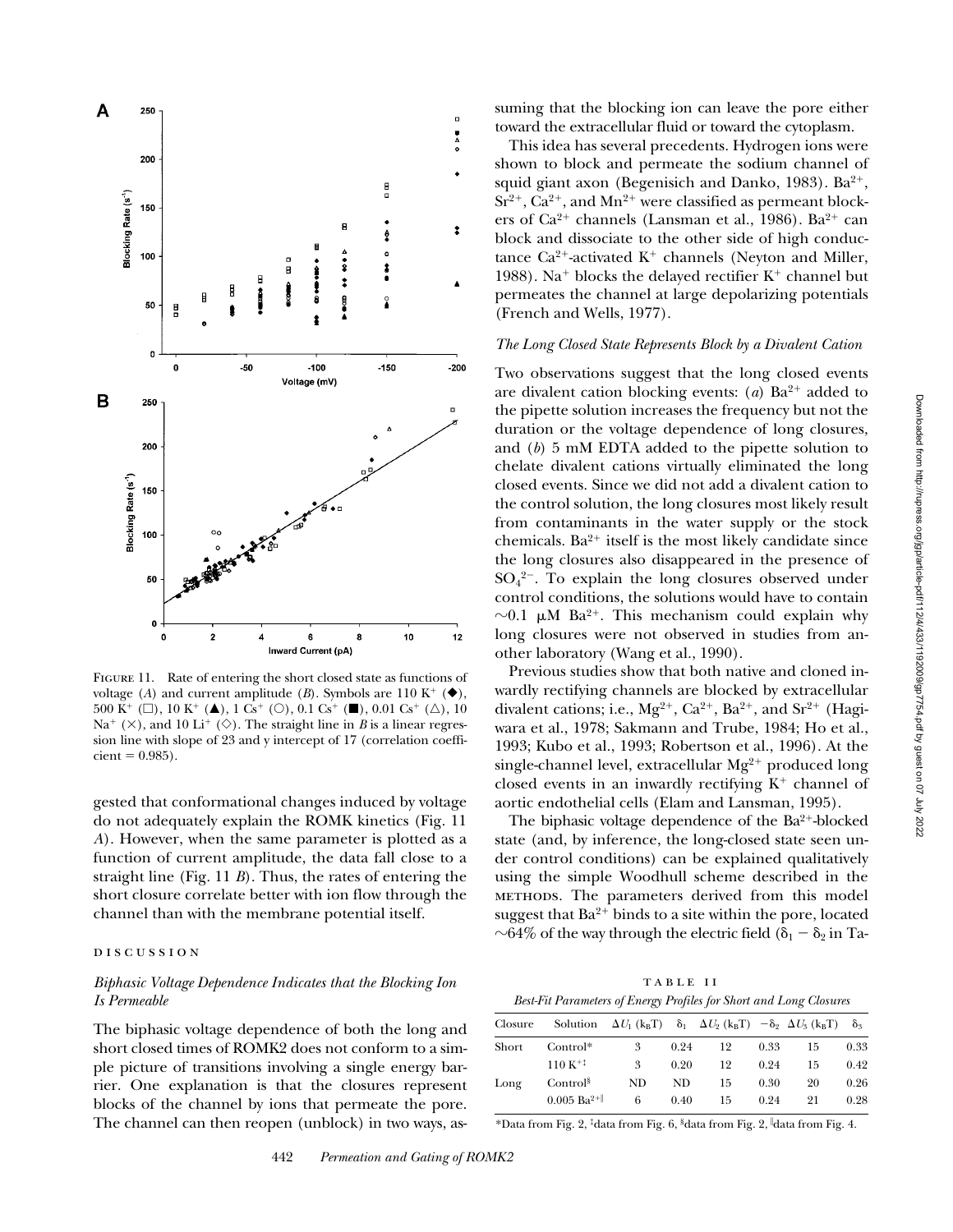ble II). Since the height of the barrier to the outside  $(\Delta U_2)$  is smaller than that to the inside  $(\Delta U_3)$ , in the absence of an applied voltage,  $Ba^{2+}$  dissociates to the extracellular fluid more readily than to the cytoplasm (Table II).

## *K*1 *Ion as a Gating Particle*

The similarity in the biphasic voltage dependence of the short and long closed times implies that the short closures may also represent blocked states. Two observations support the idea that short closures result from block by monovalent, rather than divalent, cations. First, EDTA does not decrease the number of short closed events. Second, the voltage dependence of the short closed times is less steep than the long closed times, consistent with a lower charge on the blocking particle (Fig. 2 *A*).

Several lines of evidence further suggest that permeant  $K^+$  ions may block the channel. First, the rate of entry into the short-closed state was dependent on the concentration of  $K^+$  in the pipette. At any given voltage, elevating external  $K^+$  increased the blocking rate (Fig. 10). Unlike the case with  $Ba^{2+}$ , however, the rate of block was not directly proportional to the  $K^+$  concentration, possibly indicating that  $K^+$  must pass through a second, saturable binding site (see below).

Second, mixtures of  $Rb^+$  (10 mM) and  $K^+$  (110 mM) in the pipette solution produced a two-exponential closed-time distribution, even in the presence of EDTA (Fig. 7). When  $Rb^+$  ions are substituted for  $K^+$  ions  $(110$  Rb<sup>+</sup> solution), biphasic short closures disappear and only monotonic short closures are left (Fig. 8). These results are consistent with the idea that  $K^+$  and  $Rb<sup>+</sup>$  are the blockers for biphasic and monotonic short closures, respectively. However, the closed-state lifetimes with the mixture of  $K^+$  and  $Rb^+$  are larger and smaller, respectively, compared with the lifetimes observed with  $K^+$  or Rb<sup>+</sup> alone, suggesting that  $K^+$  and  $Rb<sup>+</sup>$  interact within the pore.

Third,  $1 \text{ mM } Cs^+$  in the pipette solution reduced both the single channel current amplitudes and the rate of channel closure (Fig. 9). This is consistent with the idea that  $Cs^+$  restricts the movement of  $K^+$  through the pore as well as the accessibility of  $K^+$  to the putative blocking site. However, at large negative voltages  $(-150 \text{ mV})$ , Cs<sup>+</sup> itself may reach the blocking site and decrease the mean open time.

The idea that permeant  $K^+$  ions can block the channel by interacting at sites within the pore could explain previous findings that the kinetics of ROMK2 channels depend in a striking fashion on the nature of the conducted ion (Chepilko et al., 1995; Palmer et al., 1997). Both Tl $^+$  and NH $_4^+$  produced unique kinetic patterns when they were the major conducting species. Gating with  $Rb<sup>+</sup>$  as the conducting ion is also different from

that with  $K^+$ , as shown in Fig. 8. This suggests that each ion interacts in different ways with sites within the channel to determine both permeation and gating.

# $K^+$  vs.  $Ba^{2+}$  Block

Like the  $Ba^{2+}$ -blocked state, the short closed state can be described by a Woodhull model (see METHODS). The location of the putative monovalent blocking site within the electric field of the membrane is not precisely the same as that estimated for  $Ba^{2+}$  (Table II). However, given the simplifications that are likely to be involved in using the Woodhull scheme and the likelihood that the electric field is steep near the selectivity filter, it is possible that the sites of interaction of  $K^+$  and  $Ba^{2+}$  are physically close to each other, if not identical.

One difference between the effects of  $Ba^{2+}$  and  $K^+$  is that for  $Ba^{2+}$  the rate of block is proportional to the extracellular concentration (Fig. 3 *D*), whereas for  $K^+$  a 50-fold increase in concentration augments the rate of closure by only three- to fourfold (Fig. 10 *C*). This could be explained if  $K^+$  gained access to the blocking site through a second binding site (Figs. 12 *c* and 13 *c*) located toward the extracellular side of the blocking site. The rate of block at each voltage would then reach a limiting value as the outer site became saturated. This is represented formally by replacing the concentration of the blocking ion in Eq. 3 with an effective concentration term, *A*, in Eq. 4.

## *A Variable Intrapore Energy Well Model*

Obviously, an ion that permeates the pore at high rates cannot be an obligatory blocker of the channel. To explain the block, we propose the existence of a variable energy well (Fig. 12). In this model, the pore normally has a shallow energy well for  $K^+$  ions, permitting rapid conduction. However, the shallow well can be converted to a deep one, thereby trapping  $K^+$  and blocking ion flow long enough to be detected as a channel closure. A term, *F*, was introduced to account for the low probability of the  $K^+$  ion's inducing a closure in Eqs. 5 and 6.

We do not know what triggers the change in the depth of the well. Clearly, the closing rate is not a simple function of voltage (Fig. 11 *A*). Nor does the gating appear to be directly controlled by the electrochemical gradient for  $K^+$ , as suggested by experiments on the cardiac KATP channel (Zilberter et al., 1988). For instance,  $Cs^+$ , which changes the  $K^+$  current through the channel but not the driving force, reduces the closing rate. The finding that the rate of closure is proportional to the current over a fairly wide range of conditions suggests that the change in the channel is triggered when an ion passes a certain part of the pore. There would be a fixed probability of the change in the energy profile with each ion passage.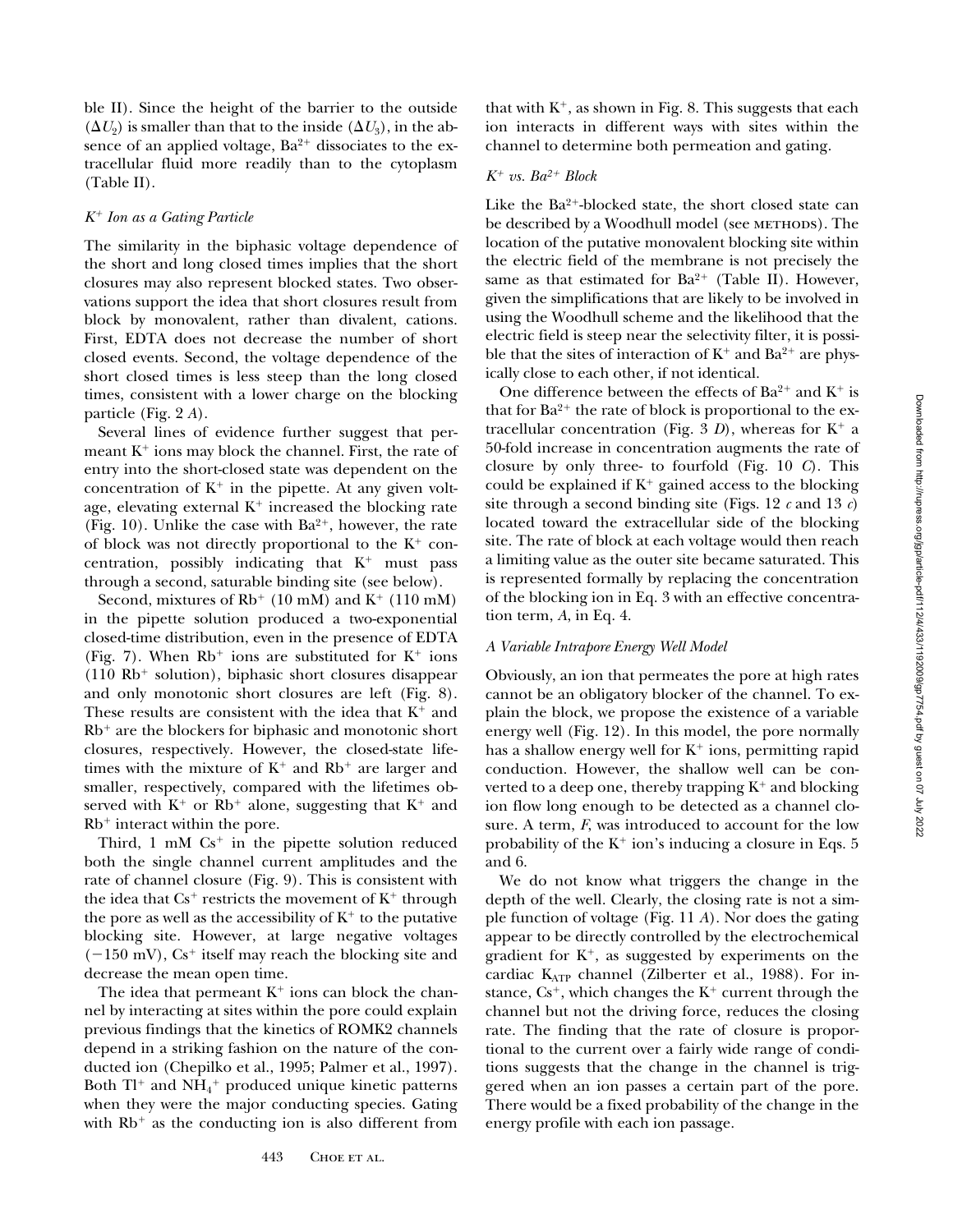

# *A Possible Structural Mechanism Underlying the Variable Energy Profile*

A simple physical model describing the variable energy profile is shown in Fig. 13. This picture is compatible with a recently reported x-ray crystal structure of the bacterial  $K^+$  channel KcsA (Doyle et al., 1998). The cation-binding sites within the selectivity filter have components with a partial negative charge or dipole. The side chains of the outer binding site in the selectivity filter of the KcsA channel make hydrogen bonds and van der Waals contacts with the pore helix, forming a rigid pore structure. However, the region around the inner binding site might be flexible so that it can move into and out of the pore.

Since  $K^+$  channels are formed with four identical subunits, the movable site may consist of four symmetrically placed elements. Without ions in the pore, the most stable conformation is with the sites retracted and tion of the transmembrane electric field sensed, with the extracellular and intracellular boundaries set at 0 and 1, respectively. (*C*) Energy barriers as a function of voltage under the condition of 110  $K^+$  solution. As the membrane potential becomes more negative, the heights of the outer  $(\Delta U_2, solid)$ *line*) and inner  $(\Delta U_3$ *, broken line*) barrier increase and decrease, respectively. A trapped ion preferentially crosses the outer barrier between  $0$  and  $-110$  mV and the inner barrier between  $-110$  and 2300 mV (*dotted line*).

FIGURE 12. A variable intrapore energy well model. (*A*) Two energy wells, designated *c* and *e*, in the pore of ROMK2. Both are shallow such that most  $K^+$  ions pass through the channel easily (*left*). However, when the inner well (*e*) deepens, a permeating K1 ion is trapped (*right*). (*B*) Energy profiles for  $K^+$  trapped in the deep well at  $0, -100$ , and 2300 mV (*top*) under the condition of  $110 K<sup>+</sup>$  solution. The fractional distance refers to the frac-

the pore open. When a positively charged ion is near the site, they move toward the ion to form a stable complex. Considering the rates of ion movement through the pore and the rates of closure, the flexible binding sites would move into the pore only occasionally: on average, once for every  $2.8 \times 10^5$  K<sup>+</sup> ions passing through the channel. Precedents for such a mechanism can be found in enzymes such as hexokinase (McDonald et al., 1979; Bennett and Steitz, 1980) and citrate synthase (Remington et al., 1982) in which large scale, low frequency vibration of two lobes about a hinge axis can occur, closing around a substrate.

# *Comparison with Other Channels*

There have been several previous reports suggesting that the energy profile in the pore may change under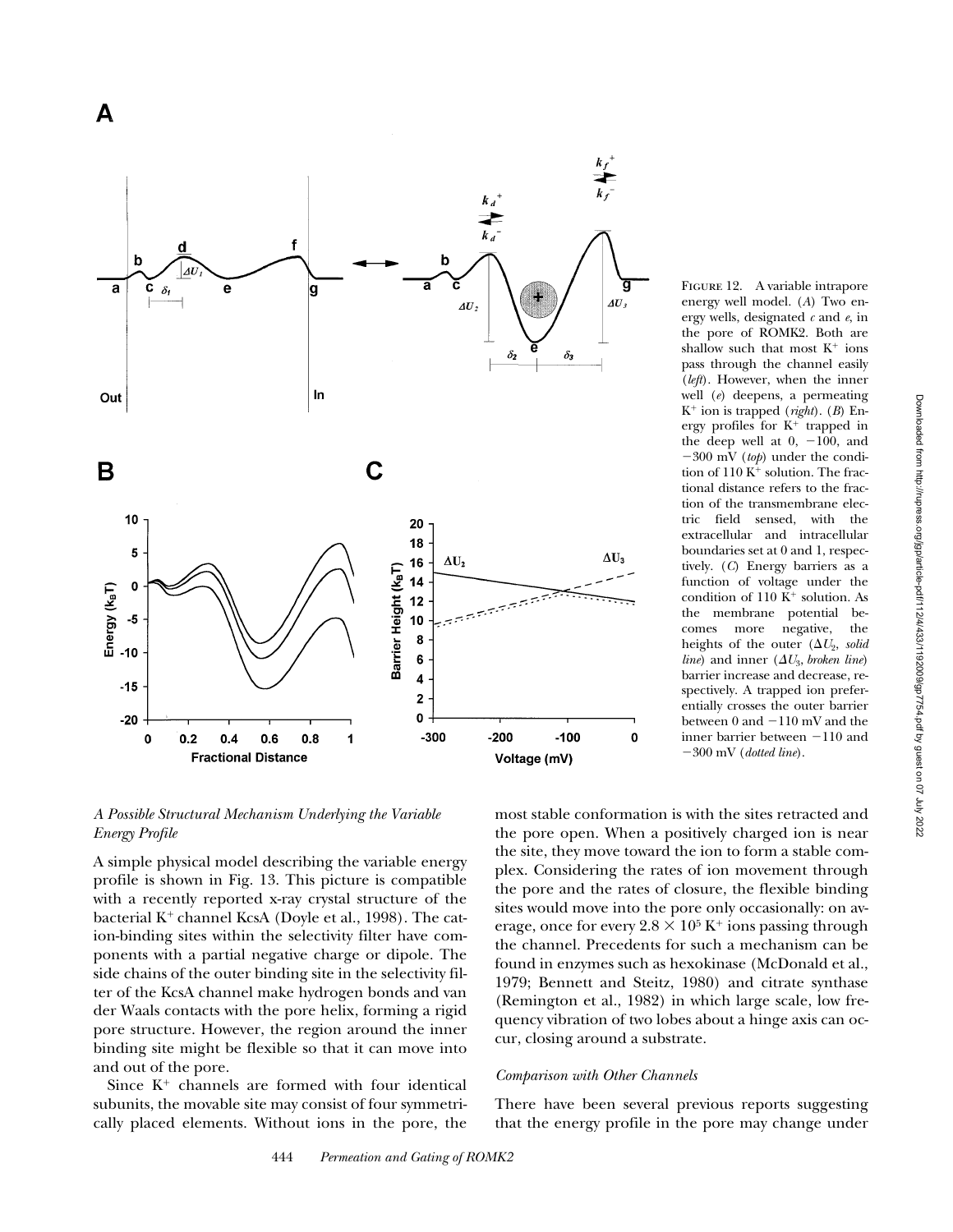

FIGURE 13. Hypothetical mechanism for the variable energy well. The pore of ROMK2 has a binding site comprised of four identical elements that can move in a radial direction. The elements may move toward a cation occupying the binding site to coordinate and trap the ion, closing the channel.

the influence of permeant ions. Läuger pointed out that rate constants of transitions between conformational substates may depend on ion occupancy of the pore because of the strong electrostatic interaction between an ion and polar groups of the binding site (Läuger, 1985). Open channel noise was explained by fluctuation of energy barriers in gramicidin A channels (Heinemann and Sigworth, 1990) and nicotinic ACh receptors (Sigworth, 1985). More recently, a fluctuating barrier model was adopted to explain rectifying conductance substates in a large conductance  $Ca^{2+}$ activated  $K^+$  channel (Moss and Moczydlowski, 1996).

Many ion channels show short closures that fall in the

range of submilliseconds to a few milliseconds. These include nicotinic ACh receptors (Colquhoun and Sakmann, 1981), Ca<sup>2+</sup>-activated cation channels (Yellen, 1982), and G-protein-gated  $K^+$  channels (Slesinger et al., 1995). Voltage-gated  $K^+$  and Na<sup>+</sup> channels also undergo frequent short closures when their inactivation is removed (Hoshi et al., 1990; Kellenberger et al., 1997). Even anion channels such as the ClC-0 channel, the voltage-dependent Cl<sup>-</sup> channel from *Torpedo* electric organ, show short closures that are also linked to ion permeation (Hanke and Miller, 1983). The permeant ion–induced closures described here may be quite prevalent in nature.

We thank Dr. Olaf S. Andersen for critical comments on the manuscript.

This work was supported by National Institutes of Health grants DK-27847 (to L.G. Palmer) and DK-46950 (to H. Sackin).

*Original version received 21 May 1998 and accepted version received 24 July 1998.* 

## **REFERENCES**

- Begenisich, T., and M. Danko. 1983. Hydrogen ion block of the sodium pore in squid giant axons. *J. Gen. Physiol.* 82:599–618.
- Bennett, W.S., Jr., and T.A. Steitz. 1980. Structure of a complex between yeast hexokinase A and glucose. II. Detailed comparisons of conformation and active site configuration with the native hexokinase B monomer and dimer. *J. Mol. Biol.* 140:211–230.
- Blatz, A.L., and K.L. Magleby. 1986. Correcting single channel data for missed events. *Biophys. J.* 49:967–980.
- Boim, M.A., K. Ho, M.E. Shuck, M.J. Bienkowski, J.H. Block, J.L. Slightom, Y. Yang, B.M. Brenner, and S.C. Hebert. 1995. ROMK inwardly rectifying ATP-sensitive  $K^+$  channel. II. Cloning and distribution of alternative forms. *Am. J. Physiol.* 268:F1132–F1140.
- Chen, D., L. Xu, A. Tripathy, G. Meissner, and B. Eisenberg. 1997. Permeation through the calcium release channel of cardiac muscle. *Biophys. J.* 73:1337–1354.
- Chepilko, S., H. Zhou, H. Sackin, and L.G. Palmer. 1995. Perme-

ation and gating properties of a cloned renal  $K^+$  channel. Am.  $J$ . *Physiol*. 268:C389–C401.

- Choe, H., H. Zhou, L.G. Palmer, and H. Sackin. 1997. A conserved cytoplasmic region of ROMK modulates pH sensitivity, conductance, and gating. *Am. J. Physiol.* 273:F516–F529.
- Colquhoun, D., and B. Sakmann. 1981. Fluctuations in the microsecond time range of the current through single acetylcholine receptor ion channels. *Nature.* 294:464–466.
- Diaz, F., M. Wallner, E. Stefani, L. Toro, and R. Latorre. 1996. Interaction of internal  $Ba^{2+}$  with a cloned  $Ca^{2+}$ -dependent  $K^+$ (h*slo*) channel from smooth muscle. *J. Gen. Physiol*. 107:399–407.
- Doyle, D.A., J.M. Cabral, R.A. Pfuetzner, A. Kuo, J.M. Gulbis, S.L. Cohen, B.T. Chait, and R. MacKinnon. 1998. The structure of the potassium channel: molecular basis of  $K^+$  conduction and selectivity. *Science.* 280:69–77.
- Elam, T.R., and J.B. Lansman. 1995. The role of  $Mg^{2+}$  in the inacti-